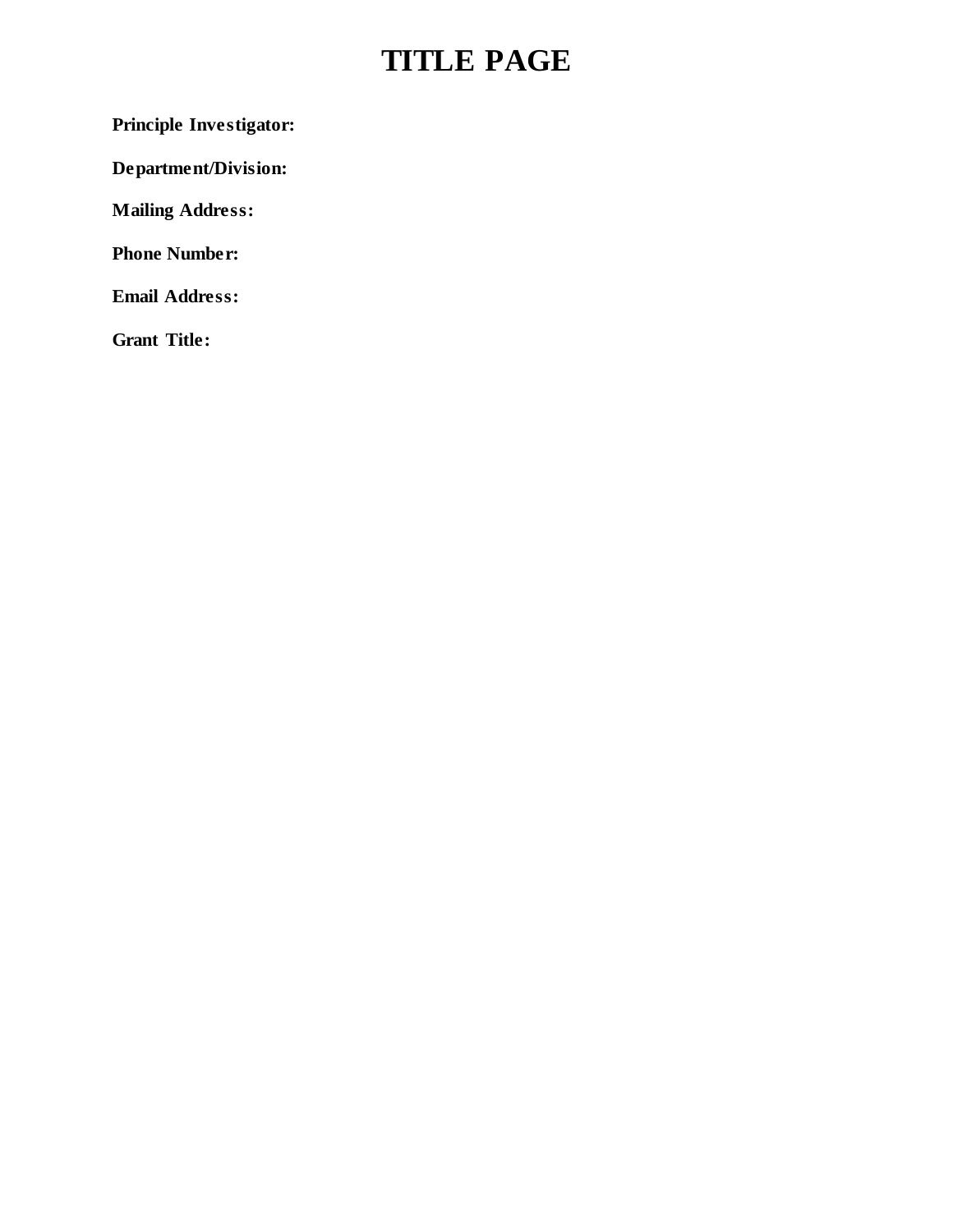| DETAILED BUDGET FOR INITIAL BUDGET PERIOD<br><b>DIRECT COSTS ONLY</b>                                   |                           |                                  |                              |                                | <b>FROM</b>                         |                                  | THROUGH      |
|---------------------------------------------------------------------------------------------------------|---------------------------|----------------------------------|------------------------------|--------------------------------|-------------------------------------|----------------------------------|--------------|
| PERSONNEL (Applicant organization only)                                                                 |                           |                                  | $\%$                         |                                | DOLLAR AMOUNT REQUESTED (omt cents) |                                  |              |
| <b>NAME</b>                                                                                             | ROLE ON<br><b>PROJECT</b> | <b>TYPE</b><br>APPT.<br>(months) | <b>EFFORT</b><br>ON<br>PROJ. | INST.<br><b>BASE</b><br>SALARY | SALARY<br><b>REQUESTED</b>          | <b>FRINGE</b><br><b>BENEFITS</b> | <b>TOTAL</b> |
|                                                                                                         | Principal<br>Investigator |                                  |                              |                                |                                     |                                  |              |
|                                                                                                         |                           |                                  |                              |                                |                                     |                                  |              |
|                                                                                                         |                           |                                  |                              |                                |                                     |                                  |              |
|                                                                                                         |                           |                                  |                              |                                |                                     |                                  |              |
|                                                                                                         |                           |                                  |                              |                                |                                     |                                  |              |
|                                                                                                         |                           |                                  |                              |                                |                                     |                                  |              |
|                                                                                                         | <b>SUBTOTALS</b>          |                                  |                              |                                |                                     |                                  |              |
| CONSULTANT COSTS                                                                                        |                           |                                  |                              |                                |                                     |                                  |              |
| EQUIPMENT ( <i>Itemize</i> ) Limited to equipment costing less than \$2,000.                            |                           |                                  |                              |                                |                                     |                                  |              |
| SUPPLIES (Itemize by category)                                                                          |                           |                                  |                              |                                |                                     |                                  |              |
| TRAVEL: Limited to one (1) registration fee and travel to a related scientific meeting for the PI only. |                           |                                  |                              |                                |                                     |                                  |              |
| PATIENT CARE COSTS                                                                                      | <b>INPATIENT</b>          |                                  |                              |                                |                                     |                                  |              |
|                                                                                                         | <b>OUTPATIENT</b>         |                                  |                              |                                |                                     |                                  |              |
| ALTERATIONS AND RENOVATIONS (Itemize by category)                                                       |                           |                                  |                              |                                |                                     |                                  |              |
| OTHER EXPENSES (Itemize by category)                                                                    |                           |                                  |                              |                                |                                     |                                  |              |
| TOTAL DIRECT COSTS FOR INITIAL BUDGET PERIOD                                                            |                           |                                  |                              |                                |                                     |                                  | \$           |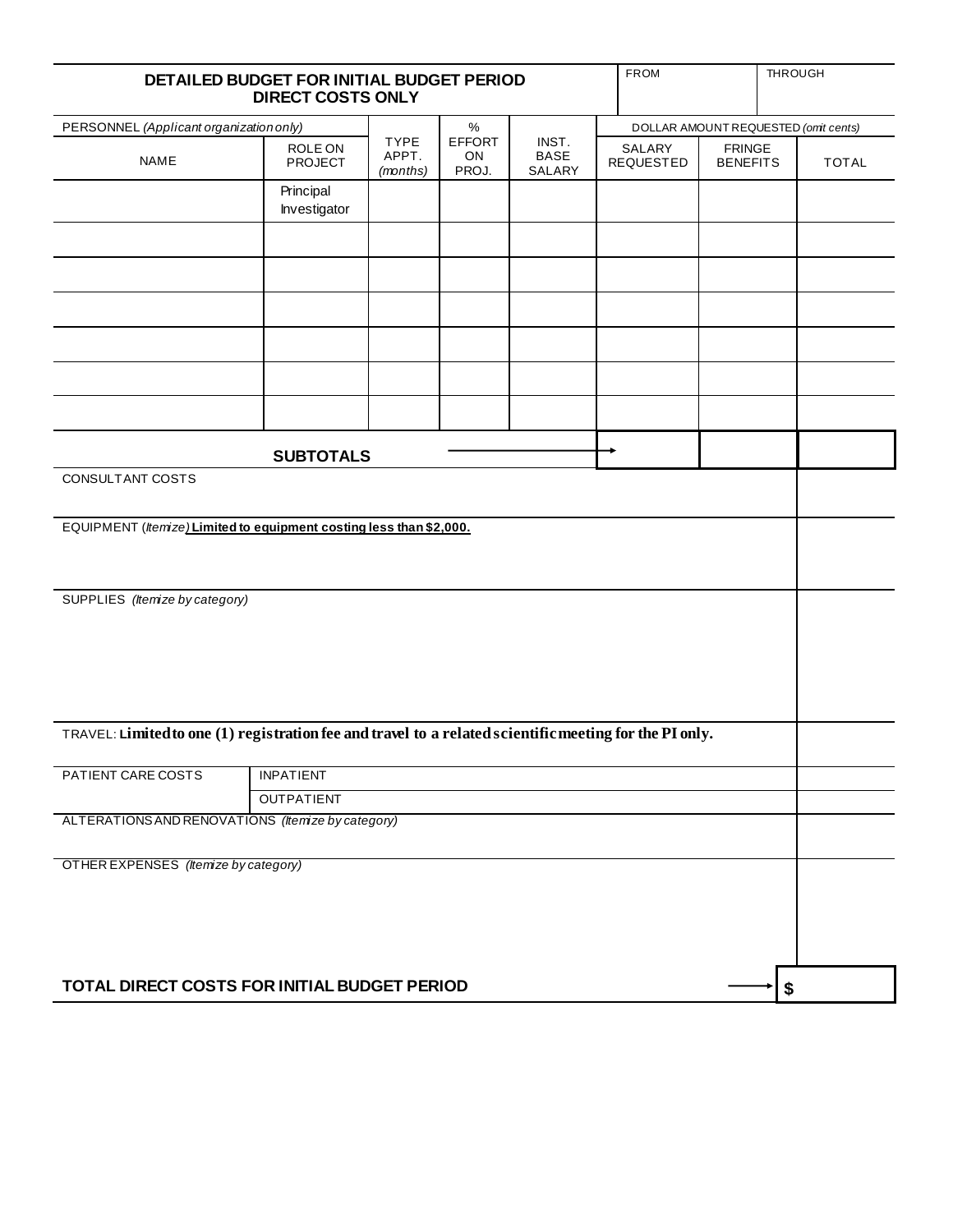**DETAILED BUDGET JUSTIFICATION:** The funds received from this award **MUST** be used within the period specified. There will be **NO EXTENSIONS (***including "no cost extensions").*